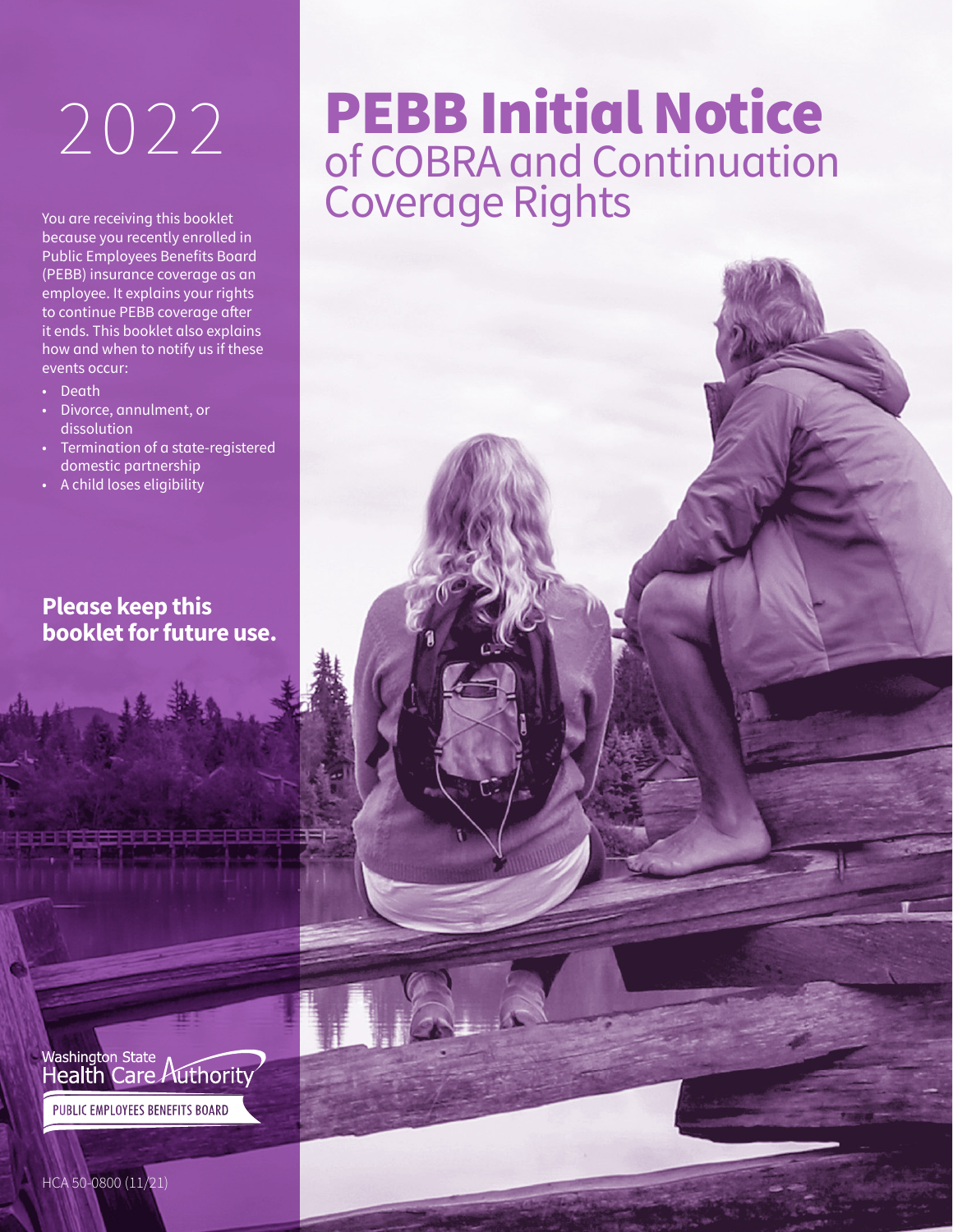# Contact information

If you have questions about PEBB eligibility or your rights to PEBB Continuation Coverage, contact the PEBB Program:

#### **Phone**

Monday through Friday, 8 a.m. to 4:30 p.m. 1-800-200-1004 (toll-free) or 360-725-0440 (Olympia area) (TRS: 711)

### **Website**

**[hca.wa.gov/erb](http://hca.wa.gov/erb)**

### **Mailing address**

Health Care Authority PEBB Program PO Box 42684 Olympia, WA 98504

### **Street address**

Health Care Authority 626 8th Avenue SE Olympia, WA 98501

The Health Care Authority (HCA) is open between 8 a.m. and 5 p.m., Monday through Friday. Visitors are seen on a first-come, first-served basis. The last visitor will be accepted at 4:30 p.m. Because of closures during the COVID-19 pandemic, please call ahead to check whether our office is open before your visit. To check lobby hours, visit **[hca.wa.gov/employee-retiree-benefits/contact-us](http://hca.wa.gov/employee-retiree-benefits/contact-us)**.

If you have questions about your rights to continue your Flexible Spending Arrangement (FSA), contact Navia Benefit Solutions, Inc. at 1-800-669-3539 or email **[customerservice@naviabenefits.com](mailto:customerservice@naviabenefits.com)**.

### **Notify your employer of address changes**

To protect your rights and the rights of your dependents, you must keep your employer informed of address changes for yourself and all covered dependents. You should also keep a copy of any notices you send to your employer for your records.

### **Where to find PEBB Program laws and rules**

You can find PEBB's existing laws in chapter 41.05 of the Revised Code of Washington (RCW), and rules in chapters 182-08, 182-12, and 182-16 of the Washington Administrative Code (WAC). These are available on the Legislature's website at **l[eg.wa.gov](http://leg.wa.gov)**.

### **Federal resources**

For more information about your Consolidated Omnibus Budget Reconciliation Act (COBRA) rights, the Health Insurance Portability and Accountability Act (HIPAA), and other laws affecting group health plans, visit the Centers for Medicare & Medicaid Services (CMS) website at **cms. gov/CCIIO/Programs-and-Initiatives/Other-Insurance-Protections/cobra\_fact\_sheet.html**, or call toll-free at 1-877-267-2323 and select option 6, extension 61565. You may also email CMS with questions at **[phig@cms.hhs.gov](mailto:phig@cms.hhs.gov)**. For information about health insurance options through the Health Insurance Marketplace, visit:

**In Washington State:** 

Washington Health Benefit Exchange 1-855-923-4633 (TTY 1-855-627-9604) **[wahbexchange.org](http://wahbexchange.org)**

### **Outside Washington State:**

Health Insurance Marketplace 1-800-318-2596 (TTY 1-855-889-4325) **[healthcare.gov](http://healthcare.gov)**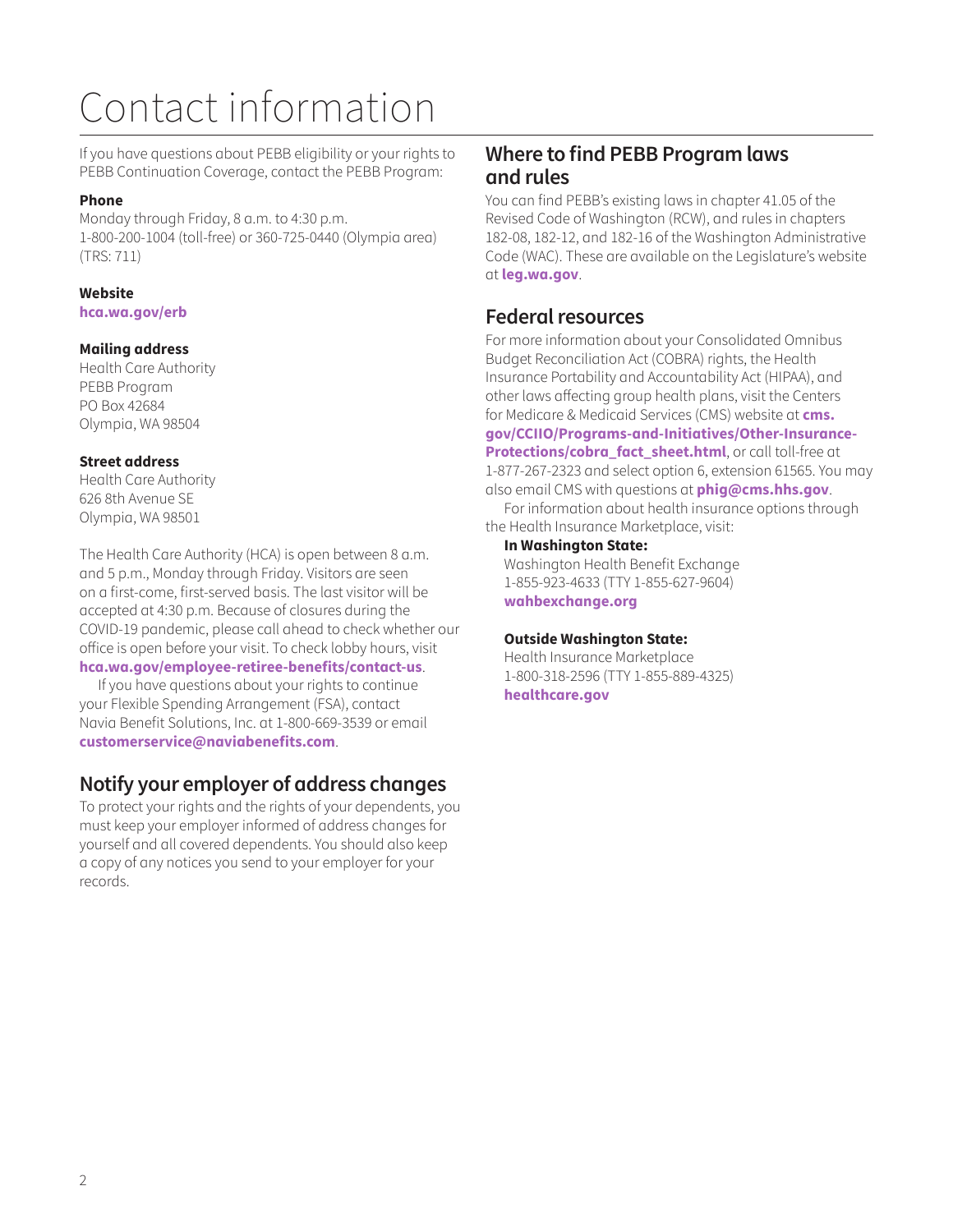# Definition of terms

Here are some important terms used in this booklet.

- **COBRA:** Consolidated Omnibus Budget Reconciliation Act is continuation coverage as administered under 42 U.S.C. Secs. 300bb-1 through 300bb-8. In general, under COBRA, if you were covered by an employer-based group health plan on the day before the occurrence of a qualifying event, you may be able to elect COBRA continuation coverage for a limited time upon that qualifying event.
- **Continuation coverage:** Temporary continuation of PEBB benefits available to enrollees under COBRA, the Uniformed Services Employment and Reemployment Rights Act (USERRA), 38 U.S.C. Secs. 4301 through 4335, or PEB board policies, by self-paying premiums after a loss of your employer-based group health coverage. Types of continuation coverage include COBRA and Unpaid Leave.
- **Continuation Coverage (Unpaid Leave)**: A temporary extension of PEBB insurance coverage for employees who lose eligibility for the employer contribution toward PEBB benefits due to specific types of leave.
- **Qualified beneficiary:** A covered employee, the employee's covered spouse, and covered dependent children or children who are born to, or adopted by, a covered employee during a period of continuation coverage.
- **Qualifying event:** A life event, such as a termination of employment or a reduction in hours, that causes loss of coverage.
- **Special open enrollment:** A period of time when you may make changes to your health plan enrollment elections outside of the annual open enrollment period when specific life events occur, such as a marriage or birth of a child.
- **WAC:** Washington Administrative Code are the laws of Washington State.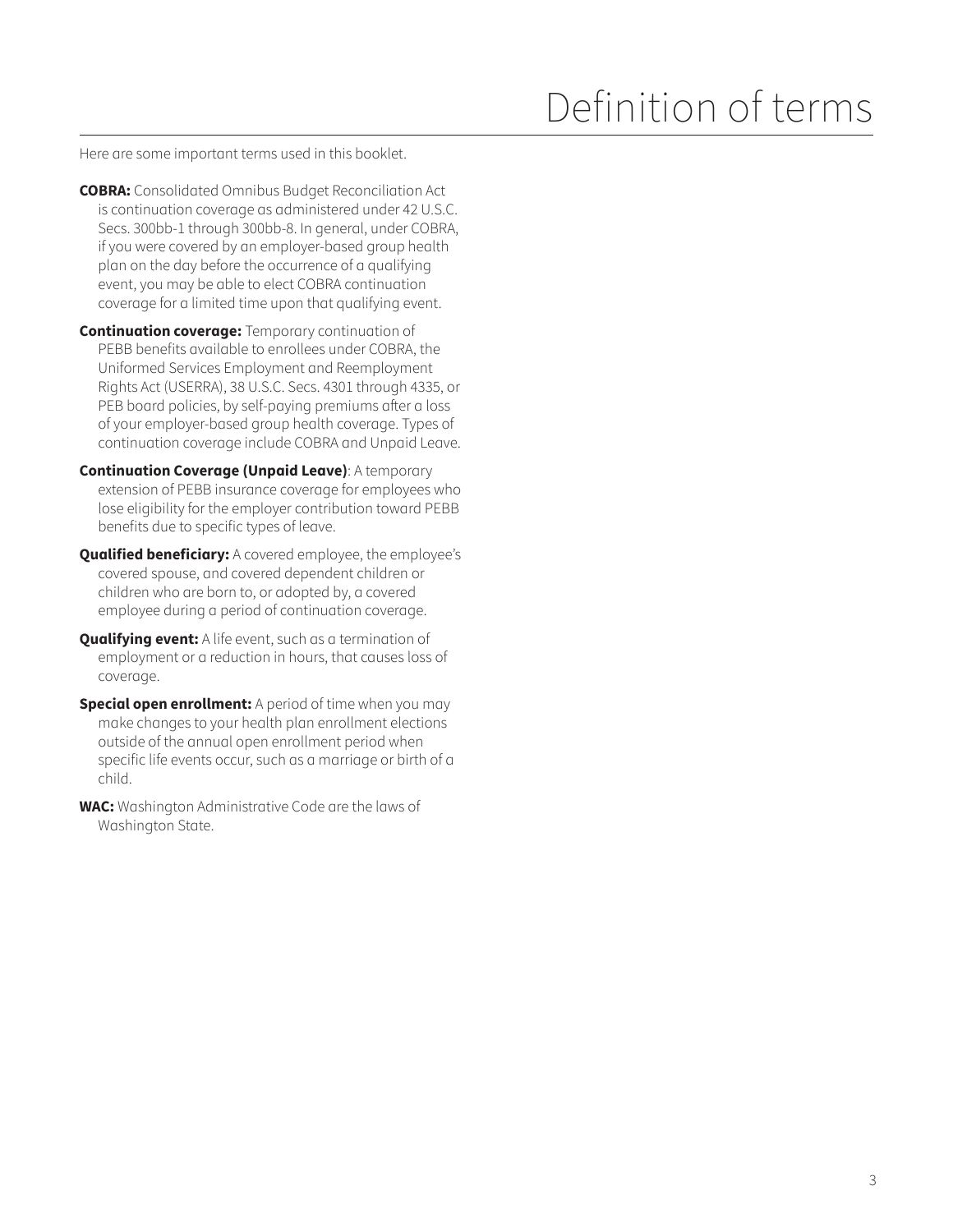# Contents

| What benefits are available to continue under PEBB Continuation Coverage (COBRA)?  6        |  |
|---------------------------------------------------------------------------------------------|--|
|                                                                                             |  |
|                                                                                             |  |
| What benefits are available to continue under PEBB Continuation Coverage (Unpaid Leave)?  7 |  |
|                                                                                             |  |
|                                                                                             |  |
|                                                                                             |  |
|                                                                                             |  |
|                                                                                             |  |
|                                                                                             |  |
|                                                                                             |  |
|                                                                                             |  |
|                                                                                             |  |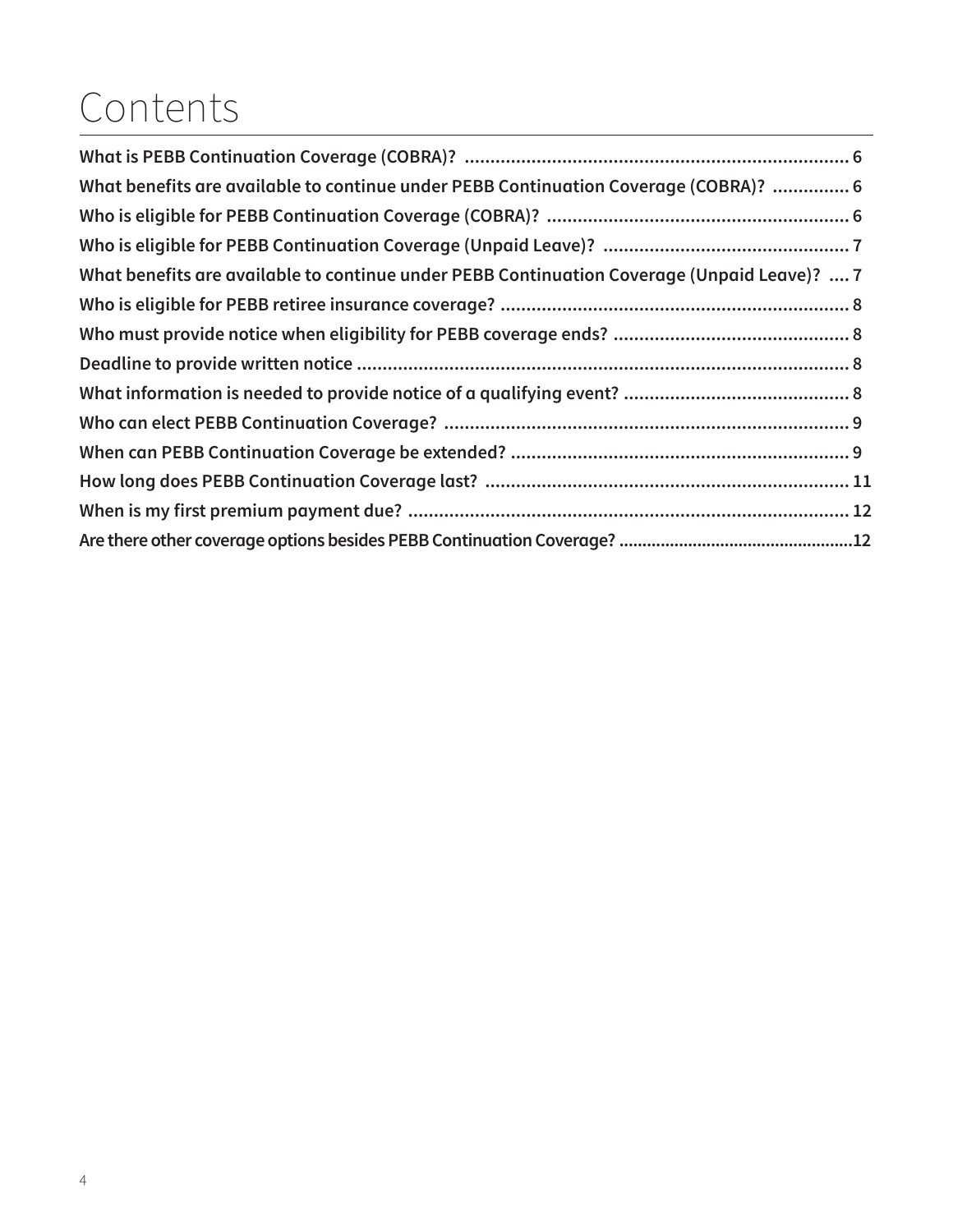### **About PEBB Continuation Coverage**

You are receiving this booklet because you have recently enrolled in Public Employees Benefits Board (PEBB) insurance coverage as an employee. The PEBB Program administers insurance and other benefits within the Washington State Health Care Authority (HCA).

This booklet contains important information about your right (and your covered dependent's right) to continue PEBB coverage if one of you were to lose eligibility. It also lists other health plan coverage options that may be available to you, such as through the Health Insurance Marketplace. This booklet explains:

- PEBB Continuation Coverage options.
- When these options may become available to you or your covered dependents.
- What you or your covered dependents will need to do to protect your rights to continue PEBB coverage.

PEBB Continuation Coverage options allow you and your covered dependents to enroll in the same medical and dental plans you had at the time you lost eligibility, but only temporarily and with no employer contribution. In some cases, you may also continue life insurance, accidental death and dismemberment insurance, and long-term disability insurance. You must meet procedural requirements and pay the premium, plus applicable premium surcharges, each month from the date you or your covered dependent lose PEBB coverage.

The right to continuation coverage was signed into federal law as the Consolidated Omnibus Budget Reconciliation Act of 1985 (COBRA). It requires group health plans to provide a temporary continuation of coverage to you and your covered dependents when group health plan coverage ends due to a qualifying event.

When you or a covered dependent become eligible for PEBB Continuation Coverage, that person may also become eligible for other continuation coverage options that may cost less. For example, you may be eligible to buy an individual plan through the Health Insurance Marketplace. By enrolling in coverage through the Marketplace, you may qualify for lower costs on your monthly premiums and lower out-of-pocket costs. Additionally, you may qualify for a 30 day special enrollment period for another group health plan for which you are eligible (such as a spouse's plan), even if that plan generally doesn't accept late enrollees.

#### **This booklet does not fully describe PEBB Continuation Coverage or other continuation coverage options available to you.**

If you have questions about this booklet or your eligibility for continuation coverage, or if you would like more information about your rights and obligations under the

PEBB Program and federal law, see the *PEBB Continuation Coverage Election Notice*. The booklet is available on HCA's website at **[hca.wa.gov/pebb-continuation](http://hca.wa.gov/pebb-continuation)** under *Forms & publications* or through the PEBB Program. You can also contact the Centers for Medicare & Medicaid Services (CMS). See the front of this booklet for contact information.

### **Which continuation coverage options are available?**

The PEBB Program offers one or more ways for you and your dependents, if eligible, to continue PEBB coverage.

**PEBB Continuation Coverage (COBRA):** a temporary extension of PEBB health plan coverage available to PEBB members defined as qualified beneficiaries under federal COBRA rules, and for state-registered domestic partners and their children, based upon RCW 26.60.015. This means a state-registered domestic partner and their children may continue PEBB health plan coverage on the same terms and conditions as spouses and other eligible dependents under COBRA. Coverage may be temporarily extended only if the PEBB member experiences a qualifying event.

#### **PEBB Continuation Coverage (Unpaid Leave):** a

temporary extension of PEBB health plan coverage for employees who lose eligibility for the employer contribution toward PEBB benefits due to specific types of leave or other qualifying events. Life, accidental death and dismemberment, and long-term disability insurance may also be continued if you are eligible and choose to continue these coverages.

The PEBB Program also offers PEBB retiree insurance coverage. This coverage is a continuation of PEBB health plan coverage. It is available to employees and survivors who meet retiree eligibility and enrollment requirements. You can find more information on HCA's website at **[hca.wa.gov/pebb-retirees](http://hca.wa.gov/pebb-retirees)**.

### **When is PEBB Continuation Coverage available?**

The PEBB Program will offer continuation coverage to you or your covered dependents after you, your survivors, a representative acting on your behalf, or your employer notifies the PEBB Program that you or your dependents are no longer eligible for PEBB benefits. When a qualifying event occurs and the PEBB Program is properly notified (see page 7), we will send a *PEBB Continuation Coverage Election Notice* to you and/or your dependents at the address(es) we have on record. The booklet provides information on how to continue PEBB coverage.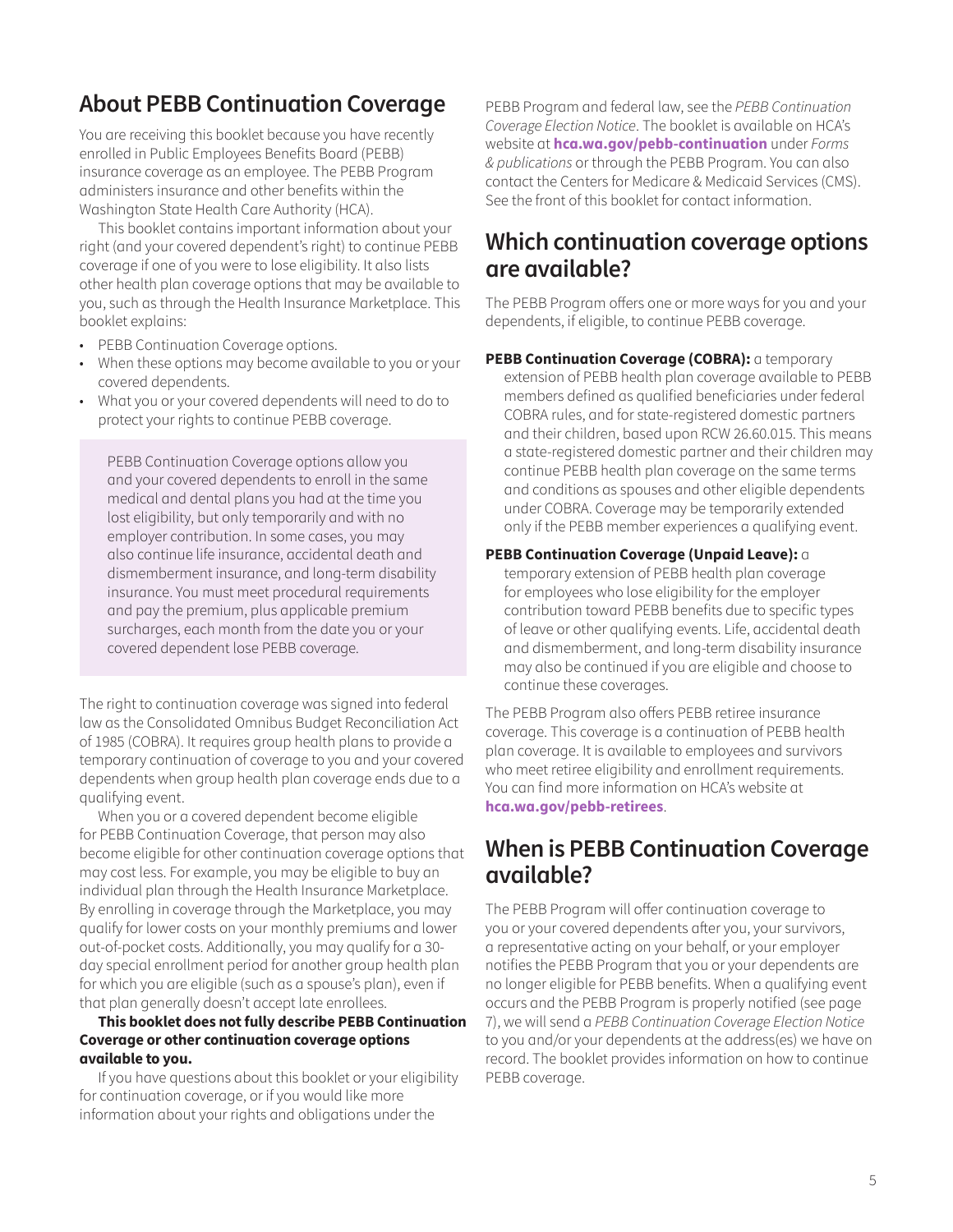### <span id="page-5-0"></span>**What is PEBB Continuation Coverage (COBRA)?**

PEBB Continuation Coverage (COBRA) is a continuation of health plan coverage offered when PEBB health plan coverage ends because of a qualifying event. After a qualifying event occurs, the PEBB Program is required to offer PEBB Continuation Coverage (COBRA) to each person who is a qualified beneficiary, and to state-registered domestic partners and their children. A state-registered domestic partner and their children may continue PEBB health plan coverage on the same terms and conditions as spouses and other eligible dependents under COBRA.

You, your spouse, your dependent children, and your state-registered domestic partner and their children could become qualified beneficiaries if coverage in a PEBB health plan is lost because of a qualifying event. Each qualified beneficiary has separate election rights. Those choosing to elect PEBB Continuation Coverage (COBRA) must pay the monthly premium and applicable premium surcharges. The type of qualifying event determines how long you may continue PEBB Continuation Coverage (COBRA).

### **What is a qualified beneficiary?**

A qualified beneficiary is an employee, spouse, or their child who lost PEBB health plan coverage due to a qualifying event and is eligible to continue their PEBB Continuation Coverage under federal law (COBRA). State-registered domestic partners and their children who lost PEBB health plan coverage due to the same qualifying events are also eligible to elect PEBB Continuation Coverage (COBRA) under Washington State law (RCW 26.60.015), under the same terms and conditions as spouses and other eligible dependents under federal COBRA law.

**Exception:** You must be an employee, spouse, or qualified tax dependent to be eligible to continue a Medical Flexible Spending Arrangement (FSA) or Limited Purpose FSA. Call Navia Benefit Solutions at 1-800-669-3539 or email Navia Customer Service at **[customerservice@naviabenefits.com](mailto:customerservice%40naviabenefits.com?subject=)** for details.

### **What benefits are available to continue under PEBB Continuation Coverage (COBRA)?**

### **Medical and dental benefits**

You or your dependents may continue only the health plan coverage you were enrolled in (medical, dental, or both) the day before the qualifying event occurs by self-paying the premiums and applicable premium surcharges. If you elect

to cover your eligible dependents, they will be enrolled in the same health plans you elect, unless they make independent elections to enroll separately.

### **Flexible Spending Arrangement (FSA)**

If you are enrolled in a PEBB Medical FSA or Limited Purpose FSA and your employment ends, you may be eligible to keep contributing to your FSA through Navia Benefit Solutions until the end of the plan year by electing PEBB Continuation Coverage (COBRA). If you are eligible for this option, Navia Benefit Solutions will mail a COBRA election booklet to you. Navia Benefit Solutions must receive your election **no later than 60 days** from the date your PEBB health plan coverage ends or from the postmark date on Navia's COBRA election notice, whichever is later. For more information, call Navia Benefit Solutions at 1-800-669-3539 or email Navia Customer Service at **[customerservice@naviabenefits.com](mailto:customerservice@naviabenefits.com)**.

### **Who is eligible for PEBB Continuation Coverage (COBRA)?**

Qualified beneficiaries (employees, spouses or former spouses, or dependent children) under federal COBRA rules, (or current or former state-registered domestic partners and their dependent children who are not qualified beneficiaries under federal COBRA rules) are eligible to elect PEBB Continuation Coverage (COBRA) if they lose PEBB health plan coverage due to a qualifying event.

### **Qualifying events Employee**

- Your hours of employment are reduced below the number of hours required to be eligible for the employer contribution toward PEBB benefits.
- Your employment ends for any reason other than gross misconduct.

### **Spouse**

- Your spouse (the employee) dies, and you don't qualify for PEBB retiree insurance coverage as a surviving spouse.
- Your spouse's (the employee's) hours of employment are reduced.
- Your spouse's (the employee's) employment ends for any reason other than for gross misconduct.
- You and your spouse (the employee) get a divorce, annulment, or dissolution of marriage. If your spouse reduces or terminates your PEBB health plan coverage in anticipation of a divorce, the divorce may be considered a qualifying event even though you lost coverage before the divorce was final.

#### **State-registered domestic partner (SRDP)**

• Your SRDP (the employee) dies, and you don't qualify for PEBB retiree insurance coverage as a surviving dependent.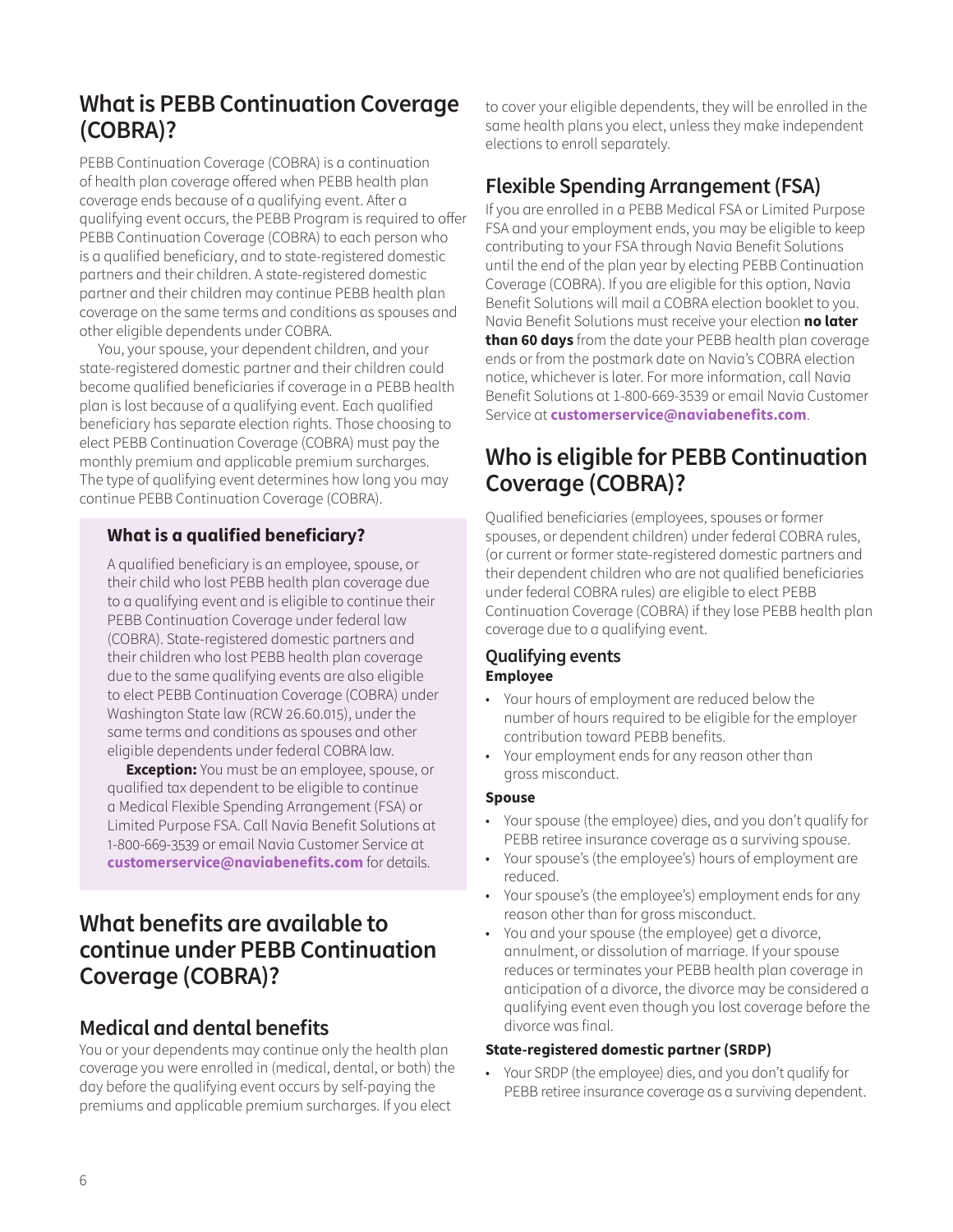- <span id="page-6-0"></span>• Your SRDP's (the employee's) hours of employment are reduced.
- Your SRDP's (the employee's) employment ends for any reason other than gross misconduct.
- Your state-registered domestic partnership with the employee is terminated. If your SRDP reduces or terminates your PEBB health plan coverage in anticipation of the termination, the termination may be considered a qualifying event even though you lost coverage before the termination was final.

#### **Dependent child**

- Your parent (the employee) dies, and you don't qualify for PEBB retiree insurance coverage as a surviving dependent.
- Your parent's (the employee's) hours of employment are reduced.
- Your parent's (the employee's) employment ends for any reason other than gross misconduct.
- Your eligibility for PEBB health plan coverage as a dependent child ends as described in WAC 182-12-260(3).

#### **SRDP's child**

- Your parent's SRDP (the employee) dies, and you don't qualify for PEBB retiree insurance coverage as a surviving dependent.
- Your parent's SRDP's (the employee's) hours of employment are reduced.
- Your parent's SRDP's (the employee's) employment ends for any reason other than gross misconduct.
- Your eligibility for PEBB health plan coverage as a dependent child ends as described in WAC 182-12-260(3).

### **Children born to or placed for adoption with the covered employee during the PEBB Continuation Coverage (COBRA) coverage period**

A child born to, adopted by, or placed for adoption with a covered employee during a period of PEBB Continuation Coverage (COBRA) is considered a qualified beneficiary under federal COBRA rules. The child may be enrolled in PEBB Continuation Coverage (COBRA) due to a special open enrollment event or during the PEBB Program's annual open enrollment. Coverage can last for the duration of the PEBB Continuation Coverage (COBRA) coverage period, measured from the original qualifying event date. To be enrolled in PEBB health plan coverage, the child must otherwise satisfy PEBB eligibility requirements.

### **Alternate recipients under a National Medical Support Notice or court order**

A child of the covered employee who is receiving benefits due to a National Medical Support Notice (NMSN) or court order, received by the employer or the PEBB Program during the employee's period of employment, is eligible to the same rights to PEBB Continuation Coverage (COBRA) as an eligible dependent child of the employee.

### **Who is eligible for PEBB Continuation Coverage (Unpaid Leave)?**

If you lose PEBB insurance coverage due to one of the events listed below, you are eligible for PEBB Continuation Coverage (Unpaid Leave).

### **Qualifying events Employee**

- You are on authorized leave without pay from your agency.
- You are on approved educational leave.<sup>[1](#page-6-1)</sup>
- You are receiving time-loss benefits under workers' compensation.
- You are called to active duty in the uniformed services, as defined under the Uniformed Services Employment and Reemployment Rights Act (USERRA).[1](#page-6-1)
- Your employment ends due to a layoff.
- You are applying for disability retirement.
- You are reverting (for reasons other than a layoff) to a position that is not eligible for the employer contribution toward PEBB benefits.
- You are a faculty member who is between periods of eligibility.
- You are a seasonal employee who is between periods of eligibility.
- You are appealing a dismissal action.

### **What benefits are available to continue under PEBB Continuation Coverage (Unpaid Leave)?**

You may continue only the health plan coverage you are enrolled in (medical, dental, or both) the day before the qualifying event occurs by self-paying the premiums and applicable premium surcharges. You may also continue your Flexible Spending Arrangement (FSA), life insurance, accidental death and dismemberment insurance, and in some cases, longterm disability insurance.

Refer to Appendix B in the *PEBB Continuation Coverage Election Notice* (available on HCA's website at **[hca.wa.gov/pebb-continuation](http://hca.wa.gov/pebb-continuation)** under *Forms & publications*) for more information.

You must enroll in PEBB Continuation Coverage (Unpaid Leave) to enroll your eligible dependents. If you choose to cover your dependents, they will be enrolled in the same health plans you elect. Your eligible dependents do not have independent election rights.

<span id="page-6-1"></span><sup>1</sup> You may also be eligible to continue long-term disability insurance. State-registered domestic partners and their children who lost coverage due to a qualifying event as described under "Who is eligible for PEBB Continuation Coverage (COBRA)?" on page 6 are allowed to extend the period of PEBB Continuation Coverage (COBRA) in the same situations as a spouse or child who is a qualified beneficiary.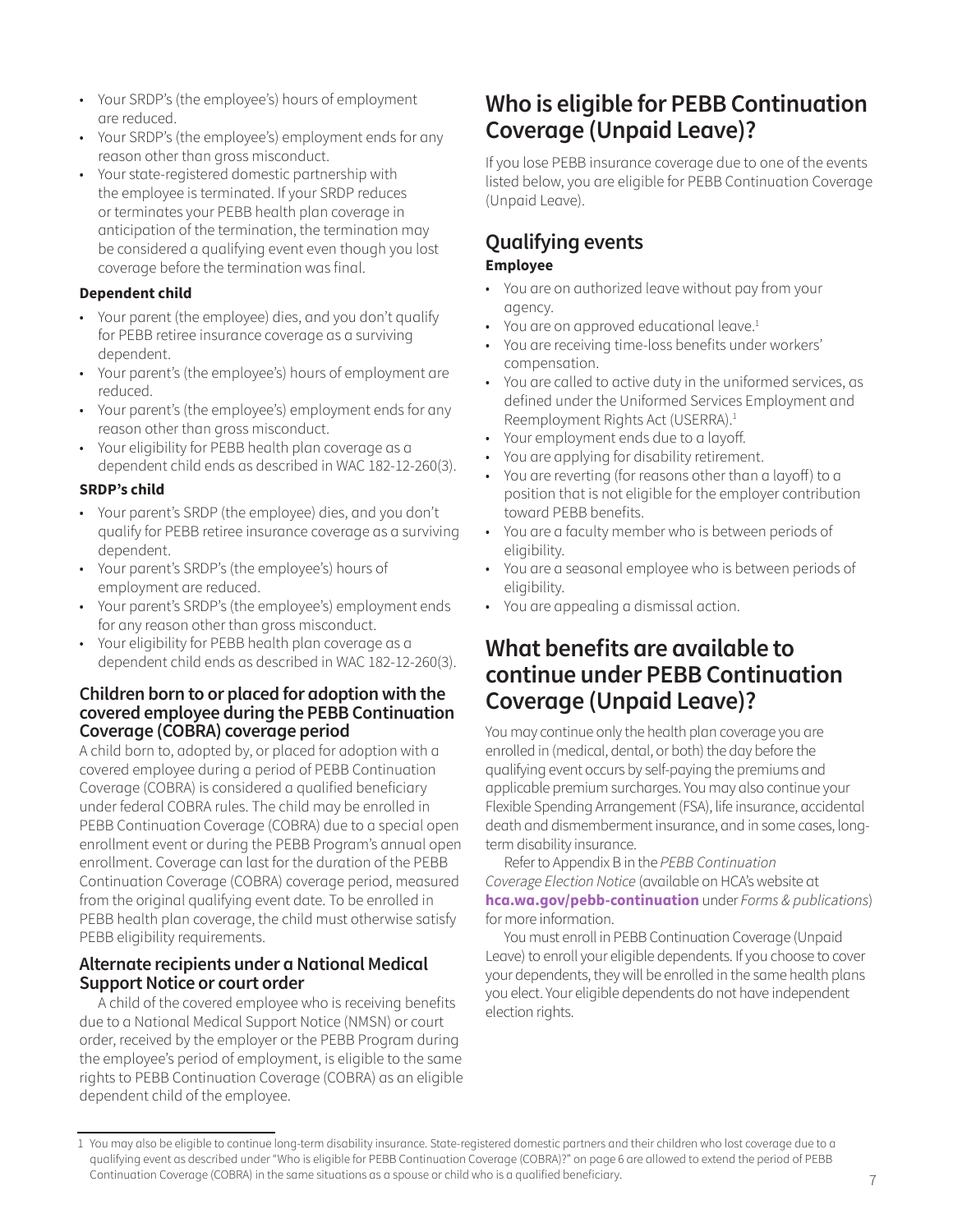### <span id="page-7-0"></span>**Who is eligible for PEBB retiree insurance coverage?**

PEBB retiree insurance coverage is available to:

- Retiring employees.
- Elected or full-time appointed officials as described in WAC 182-12-180.
- Surviving dependents of emergency service personnel killed in the line of duty.
- Surviving dependents of employees and retirees.

To be eligible to enroll in PEBB retiree insurance coverage, you must meet both the procedural and eligibility requirements of WAC 182-12-171, 182-12-180, 182-12-211, 182-12-250, or 182-12-265. If you are eligible for PEBB retiree insurance coverage, your opportunity to enroll will be affected if you do not submit your forms by the required deadline.

For details on retiree eligibility, enrollment, premiums, and available plan options, refer to the *PEBB Retiree Enrollment Guide*. You can find it on HCA's website at **[hca.wa.gov/pebb-retirees](http://hca.wa.gov/pebb-retirees)** or get a copy by calling the PEBB Program at 1-800-200-1004 (TRS: 711).

### **Who must provide notice when eligibility for PEBB coverage ends?**

Your employer must notify the PEBB Program when:

- Your (the employee's) employment ends.
- Your (the employee's) hours of employment are reduced.
- You (the employee) go on approved leave without pay.
- You (the employee) die.
- You (the retiree) lose eligibility because your employer group ends participation in PEBB health plan coverage. Retirees of an educational service district (ESD) can continue PEBB retiree insurance coverage, even if the ESD ends participation.

You, your dependent, or a representative acting on your behalf must provide written notice to your payroll or benefits office when:

- You experience a divorce, annulment, dissolution, or terminate a state-registered domestic partnership.
- Your child loses eligibility (dependent status) under PEBB Program rules.
- Your dependent dies.

## **Deadline to provide written notice**

You, your dependent, or your representative must provide written notice to your payroll or benefits office or the PEBB Program **no later than 60 days** after:

- The date of the qualifying event; or
- The date you or a covered dependent loses (or would lose) eligibility for PEBB coverage due to a qualifying event, whichever occurs later.
- **Example 1:** If you and your spouse divorce on June 15, the qualifying event date is June 15. Your former spouse loses eligibility for PEBB health plan coverage on the last day of the month (June 30) in which the divorce occurred. Your payroll or benefits office must receive written notice of the qualifying event **no later than 60 days** after the qualifying event date or the date eligibility ends, whichever occurs later. In this case, eligibility for PEBB health plan coverage ends on June 30, after the qualifying event date (June 15). Therefore, your payroll or benefits office must receive written notice **no later than 60 days** after June 30.
- **Example 2:** You terminate coverage for your spouse on December 31 in anticipation of a divorce, but your divorce is not final until June 15. The PEBB Program must receive written notice of the qualifying event **no later than 60 days** after the qualifying event date (June 15) or the date PEBB health plan coverage ends (December 31). In this case, the qualifying event date occurs June 15, after PEBB health plan coverage ends. Therefore, the PEBB Program must receive written notice **no later than 60 days** after June 15.

Once your employer or the PEBB Program is notified of the qualifying event, a *PEBB Continuation Coverage Election Notice* will be mailed to the address you provide.

If you, your dependent, or your representative does not notify your employer or the PEBB Program in writing within the timelines allowed by law, you and your covered dependents will lose the right to elect PEBB Continuation Coverage.

### **What information is needed to provide notice of a qualifying event?**

Any written notice you, your dependent, or your representative provides must include:

- 1. The name and address of the employee or retiree who is (or was) covered.
- 2. The name, address, telephone number, and signature of the person providing the notice.
- 3. The names and addresses of all qualified beneficiaries who lost coverage because of the qualifying event.
- 4. The qualifying event and the date it happened.

#### **AND**

**If providing written notice of a divorce, annulment, dissolution, or termination of a state-registered domestic partnership:** In addition to items 1-4 above, include proof of the divorce, annulment, dissolution, or termination of state-registered domestic partnership.

#### **AND**

**If providing written notice of a disability (or that a disability has ended)**, your notice must include items 1–4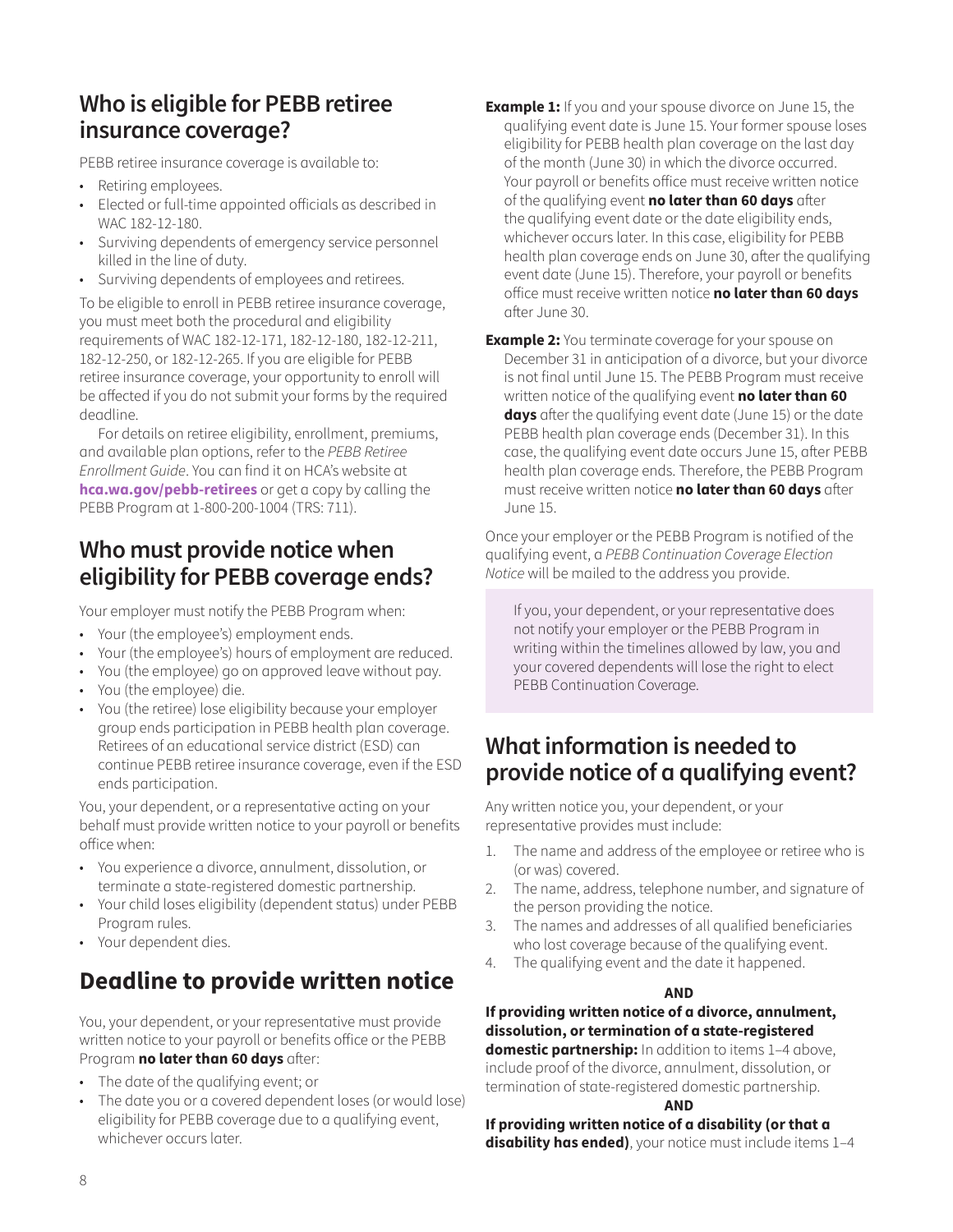<span id="page-8-0"></span>above and:

- The name and address of the disabled qualified beneficiary.
- The date that the qualified beneficiary became disabled.
- The names and addresses of all qualified beneficiaries who are receiving PEBB Continuation Coverage.
- A copy of the Social Security Administration's letter showing the disability determination date or a statement from the Social Security Administration that the qualified beneficiary is no longer disabled.

### **If providing written notice of a second qualifying event,**

your notice must include items 1–4 above and:

- The second qualifying event and the date it happened.
- The names and addresses of all qualified beneficiaries who are receiving PEBB Continuation Coverage.
- Proof of the second qualifying event.

See below for more information on disability and second qualifying event extensions of coverage.

### **Who can elect PEBB Continuation Coverage?**

Once the PEBB Program receives timely notice that a qualifying event has occurred, PEBB Continuation Coverage will be offered to each qualified beneficiary. Each qualified beneficiary who loses PEBB health plan coverage will have an independent right to elect PEBB Continuation Coverage (COBRA). Employees may elect PEBB Continuation Coverage (Unpaid Leave) under some circumstances. Dependents do not have independent election rights to PEBB Continuation Coverage (Unpaid Leave) and can only be enrolled if the employee enrolls.

Employees may elect PEBB Continuation Coverage on behalf of their spouse or state-registered domestic partner, and parents may elect PEBB Continuation Coverage on behalf of their children. Any qualified beneficiary for whom PEBB Continuation Coverage is not elected within the 60-day period specified in the *PEBB Continuation Coverage Election Notice* **will lose their right to elect PEBB Continuation Coverage.**

### **When can PEBB Continuation Coverage be extended?**

If you or your qualified beneficiaries<sup>[1](#page-8-1)</sup> are enrolled in PEBB Continuation Coverage (COBRA) for 18 months due to the employee's termination of employment or reduction of hours, there are two ways in which this 18-month period of PEBB Continuation Coverage can be extended:

1. When the Social Security Administration determines that you or a qualified beneficiary are disabled.

2. When a second qualifying event occurs.

A Medical FSA or Limited Purpose FSA may only be continued through the year in which the original qualifying event occurred. Therefore, the extension of coverage rule does not apply to FSAs, and they cannot be extended under any circumstances.

### **Disability extension of coverage**

If the Social Security Administration determines that any qualified beneficiary<sup>[1](#page-8-1)</sup> is disabled, you and all other qualified beneficiaries you cover may be eligible to receive up to 11 months of additional PEBB Continuation Coverage (for a total of 29 months). This extension is available only to those individuals who are receiving PEBB Continuation Coverage (COBRA) because of the covered employee's termination of employment or reduction of hours.

The disability must have started during the first 60 days of PEBB Continuation Coverage (COBRA), and must last at least until the end of the 18-month PEBB Continuation Coverage (COBRA) period.

The disability extension is available only if you notify the PEBB Program in writing and submit a *PEBB Continuation Coverage (COBRA) Election/Change* form and a copy of the disability award letter from the Social Security Administration **no later than 60 days** after the last of the following events:

- The date of the Social Security Administration's disability determination.
- The date of the covered employee's termination of employment or reduction of hours.
- The date the qualified beneficiary loses (or would lose) coverage under PEBB Program rules as a result of the covered employee's termination of employment or reduction of hours.
- The date the PEBB Program mails a *PEBB Continuation Coverage Election Notice* to the qualified beneficiary, informing the beneficiary of their responsibility and the procedures to notify the PEBB Program.

You must also provide this notice before the end of the initial 18 months of PEBB Continuation Coverage (COBRA) to be eligible for a disability extension. If the notice procedures in this booklet are not followed or if the notice is not submitted to the PEBB Program during the 60-day notice period and before the end of the initial 18 months of PEBB Continuation Coverage (COBRA), there will be no disability extension of PEBB Continuation Coverage (COBRA).

The right to the disability extension may be terminated if the Social Security Administration determines that the disabled qualified beneficiary is no longer disabled. You or your qualified beneficiaries have 30 days after the Social Security Administration's determination to notify the PEBB Program when a qualified beneficiary is no longer disabled.

<span id="page-8-1"></span><sup>1</sup> State-registered domestic partners and their children who lost coverage due to a qualifying event as described under "Who is eligible for PEBB Continuation Coverage (COBRA)?" on page 7 are allowed to extend the period of PEBB Continuation Coverage (COBRA) in the same situations as a spouse or child who is a qualified beneficiary.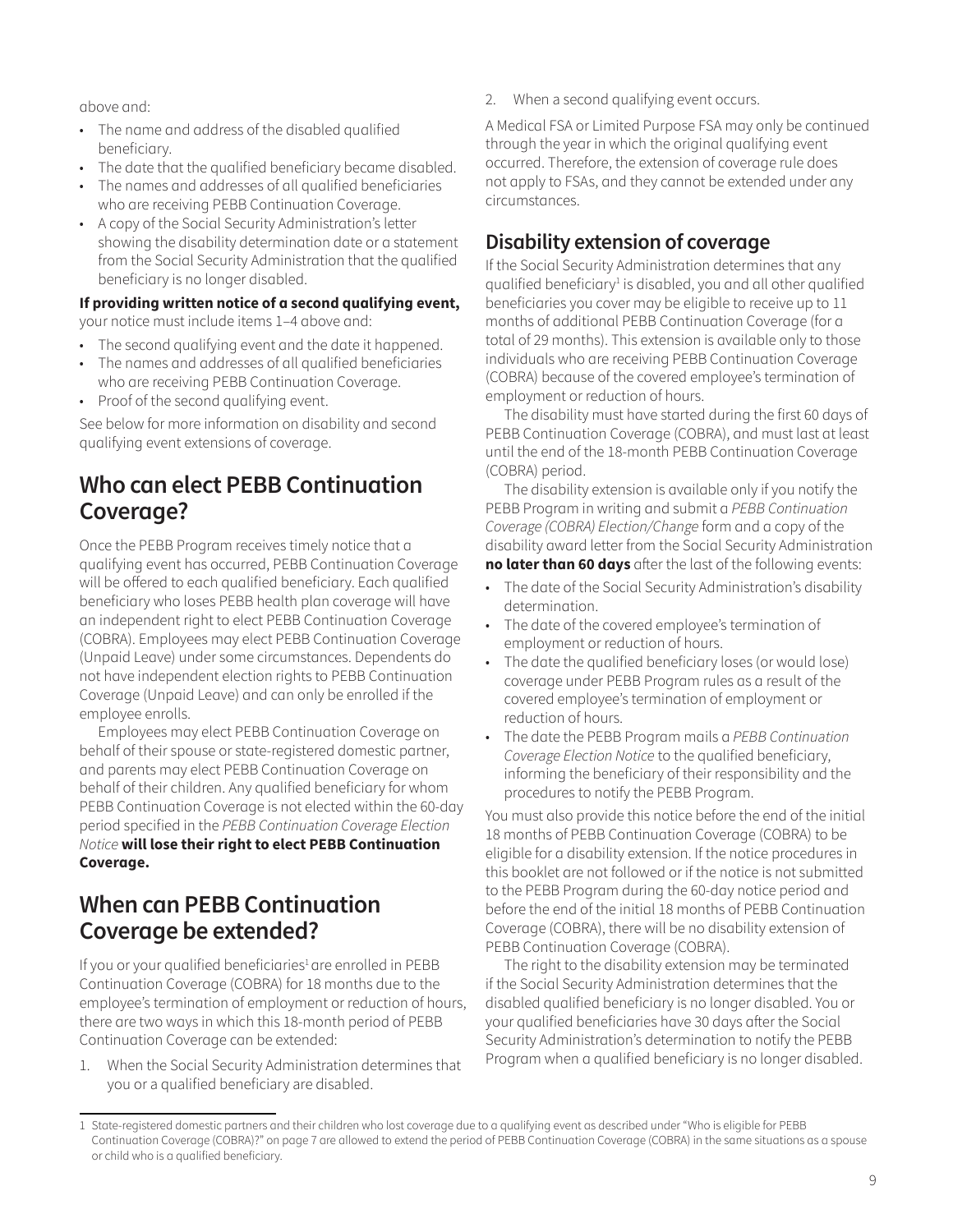### **Second qualifying event extension of coverage**

If your qualified beneficiary<sup>[1](#page-8-1)</sup> experiences a second qualifying event while receiving 18 months of PEBB Continuation Coverage (COBRA) (or 29 months, if the second event occurs during the disability extension), they may be eligible to receive up to another 18 months of PEBB Continuation Coverage. This extension results in a maximum of 36 months of PEBB Continuation Coverage (COBRA).

To qualify for a second qualifying event extension of coverage, the second event must:

- Occur during the initial PEBB Continuation Coverage (COBRA) period resulting from termination of employment, reduction of hours, or the retiree's loss of PEBB retiree insurance due to termination of employer group participation with PEBB insurance coverage; and
- $\bullet$  Cause a qualified beneficiary<sup>[1](#page-8-1)</sup> to lose coverage under PEBB Program rules **if the first qualifying event had not occurred**. This includes:
	- ⸰ The employee's or retiree's death.
	- ⸰ Divorce, annulment, or dissolution of marriage.
	- ⸰ Termination of a state-registered domestic partnership.
	- ⸰ The dependent child loses eligibility for coverage under PEBB Program rules.

**Note:** The second qualifying event extension is not available when an employee becomes entitled to Medicare after their termination of employment or reduction of hours. However, the employee and covered dependents may remain enrolled in PEBB Continuation Coverage (COBRA) for the duration of the coverage period.

Eligible dependents must have been covered under the plan on the day before the first qualifying event. Newborns or adopted children added after the first qualifying event are also eligible for the second qualifying event extension.

To request a second qualifying event extension, you or your qualified beneficiary must notify the PEBB Program in writing and provide information as noted in "What information is needed to provide notice of a qualifying event?" (see page 9) **no later than 60 days** after the last of the following events:

- The date of the second qualifying event.
- The date the qualified beneficiary would lose coverage under PEBB Program rules as a result of the second qualifying event.
- The date the PEBB Program provides the qualified beneficiary with a Summary Plan Document (also called a Certificate of Coverage) either in print or online on HCA's website at **[hca.wa.gov/pebb-continuation](http://hca.wa.gov/pebb-continuation)**, informing the beneficiary of their responsibility and the procedures to notify the PEBB Program.
- The date the PEBB Program mails a *PEBB Continuation Coverage Election Notice* to the qualified beneficiary, informing the beneficiary of their responsibility and the procedures to notify the PEBB Program.

<sup>1</sup> State-registered domestic partners and their children who lost coverage due to a qualifying event as described under "Who is eligible for PEBB Continuation Coverage (COBRA)?" on page 7 are allowed to extend the period of PEBB Continuation Coverage (COBRA) in the same situations as a spouse or child who is a qualified beneficiary.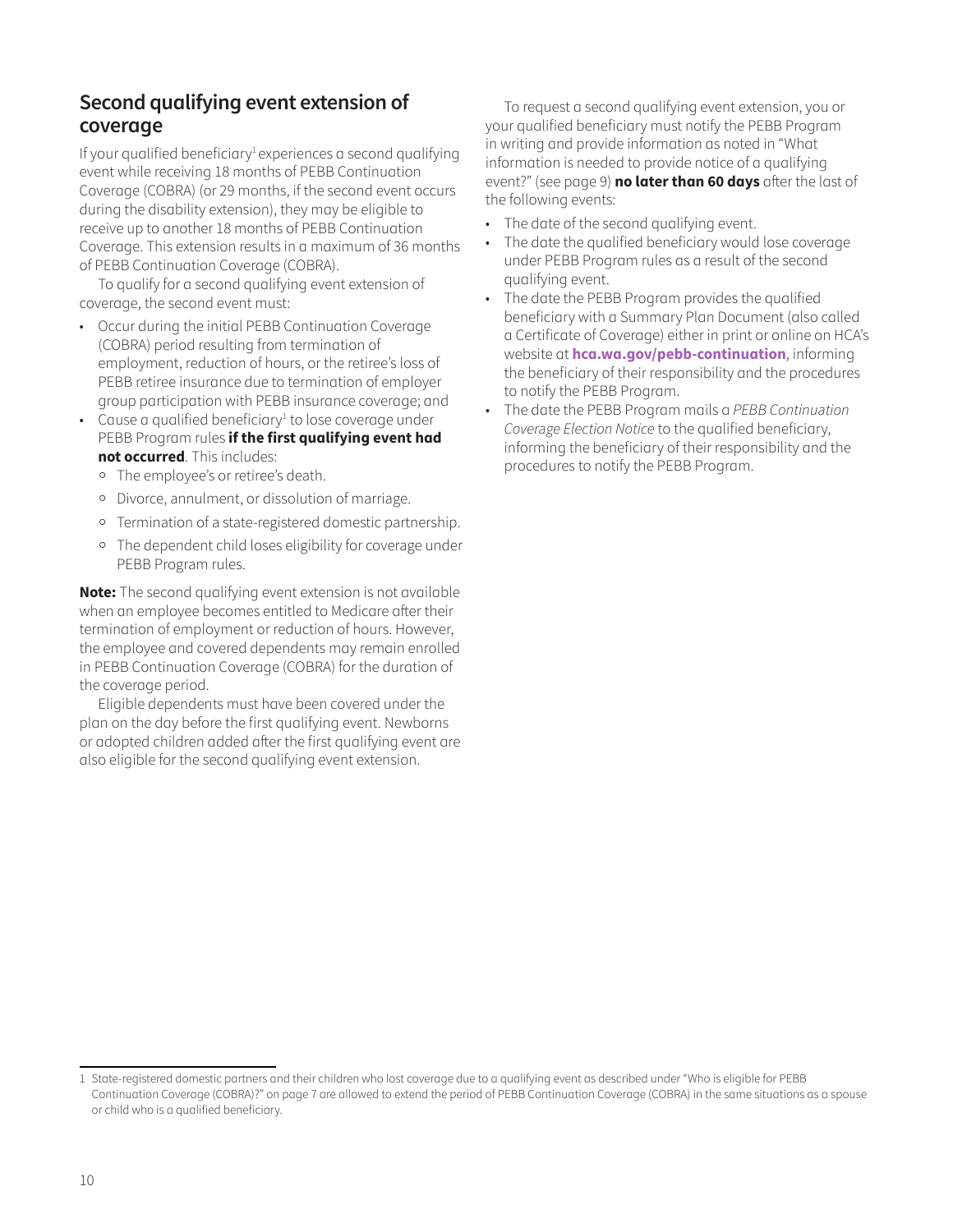### <span id="page-10-0"></span>**How long does PEBB Continuation Coverage last?**

PEBB Continuation Coverage provides temporary health plan coverage. Maximum coverage periods are described below. Coverage can end earlier, as described in the *PEBB Continuation Coverage Election Notice*.

| <b>Qualifying event</b><br>(reason that you or your covered<br>dependent lost PEBB coverage)                                                                                                                                                                                                                                   | <b>Eligible member</b>                                                 | <b>Maximum continuation coverage period</b>                                                                                                                                                                                                                                                                                                       |
|--------------------------------------------------------------------------------------------------------------------------------------------------------------------------------------------------------------------------------------------------------------------------------------------------------------------------------|------------------------------------------------------------------------|---------------------------------------------------------------------------------------------------------------------------------------------------------------------------------------------------------------------------------------------------------------------------------------------------------------------------------------------------|
| Termination of employment (other than<br>for gross misconduct) or reduction of<br>hours                                                                                                                                                                                                                                        | Employee<br>Spouse<br>State-registered<br>domestic partner<br>Children | 18 months <sup>2</sup><br>Additional months of coverage may be available<br>under PEBB Continuation Coverage (Unpaid<br>Leave).                                                                                                                                                                                                                   |
| Eligible for Medicare within 18 months<br>before termination of employment or<br>reduction of hours                                                                                                                                                                                                                            | • Spouse<br>• State-registered<br>domestic partner<br>• Children       | Up to 36 months, measured from the date of the<br>employee's Medicare enrollment.                                                                                                                                                                                                                                                                 |
| Authorized leave without pay<br>$\bullet$<br>Employment ends due to a layoff<br>$\bullet$<br>Receiving time-loss benefits under<br>$\bullet$<br>workers' compensation<br>Applying for disability retirement<br>Called to active military duty, as<br>$\bullet$<br>defined by USERRA<br>Approved educational leave<br>$\bullet$ | Employee <sup>1</sup>                                                  | 29 months<br>An employee who is no longer eligible for PEBB<br>Continuation Coverage (Unpaid Leave), but who<br>has not used the maximum number of months<br>allowed under PEBB Continuation Coverage<br>(COBRA), may continue medical, dental, or both<br>for the remaining difference in months allowed<br>under COBRA (see WAC 182-12-133(2)). |
| Reverting (for reasons other than a<br>layoff) to a position that is not eligible<br>for the employer contribution toward<br>PEBB benefits                                                                                                                                                                                     | Employee <sup>1</sup>                                                  | 18 months<br>An employee who is no longer eligible for PEBB<br>Continuation Coverage (Unpaid Leave), but who<br>has not used the maximum number of months<br>allowed under PEBB Continuation Coverage<br>(COBRA), may continue medical, dental, or both<br>for the remaining difference in months allowed<br>under COBRA (see WAC 182-12-141).    |
| Faculty or seasonal employee who is<br>between periods of eligibility                                                                                                                                                                                                                                                          | Employee <sup>1</sup>                                                  | 12 months<br>Faculty and seasonal employees who use up<br>the 12 months of PEBB Continuation Coverage<br>(Unpaid Leave) may continue coverage for the<br>remaining difference in months allowed under<br>PEBB Continuation Coverage (COBRA) (see WAC<br>182-12-142).                                                                              |
| Appealing a dismissal action                                                                                                                                                                                                                                                                                                   | Employee <sup>1</sup>                                                  | 29 months<br>If the dismissal is upheld and the employee<br>has not used the maximum number of months<br>allowed under PEBB Continuation Coverage<br>(COBRA), they may continue medical, dental,<br>or both for the remaining difference in months<br>allowed under COBRA (see WAC 182-12-148).                                                   |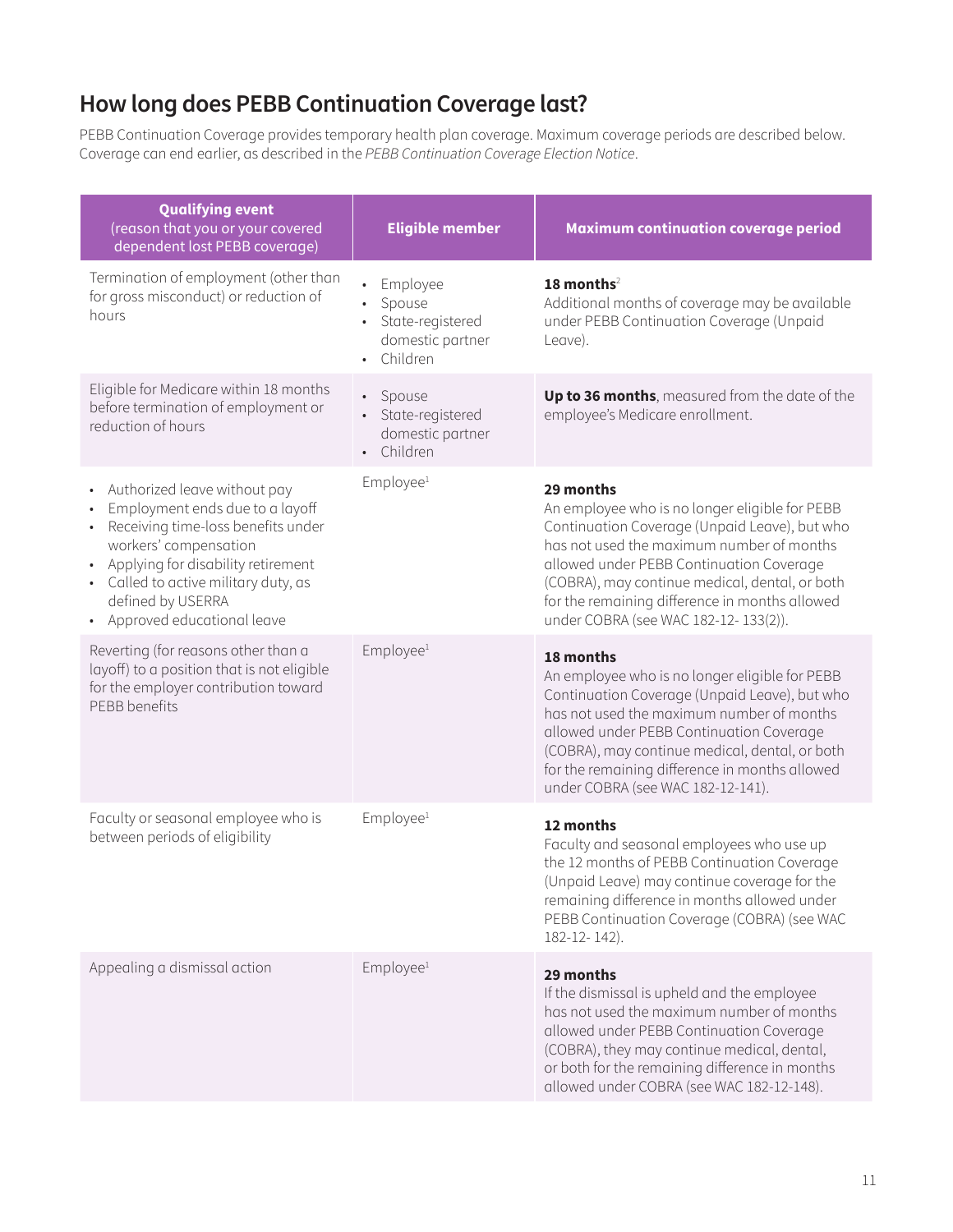<span id="page-11-0"></span>

| <b>Qualifying event</b><br>(reason that you or your covered<br>dependent lost PEBB coverage)                                      | <b>Eligible member</b>                                                                                                        | <b>Maximum continuation coverage period</b>                                                                                               |
|-----------------------------------------------------------------------------------------------------------------------------------|-------------------------------------------------------------------------------------------------------------------------------|-------------------------------------------------------------------------------------------------------------------------------------------|
| Death <sup>3</sup> of employee or retiree                                                                                         | Spouse<br>$\bullet$<br>State-registered<br>domestic partner<br>• Children                                                     | 36 months<br>PEBB retiree insurance coverage may also be<br>available in certain cases. See WAC 182-12-180,<br>182-12-250, and 182-12-265 |
| Divorce, annulment, dissolution, or<br>termination of a state-registered<br>domestic partnership                                  | • Spouse<br>State-registered<br>domestic partner<br>Step-children                                                             | 36 months                                                                                                                                 |
| Child loses eligibility under PEBB<br>Program rules                                                                               | • Children                                                                                                                    | 36 months                                                                                                                                 |
| An employer group terminates<br>participation with the PEBB Program<br>(with the exception of an educational<br>service district) | • A retired <sup>4</sup> or disabled<br>employee<br>• Spouse<br>State-registered<br>domestic partner<br>Children<br>$\bullet$ | 18 months <sup>2</sup><br>See WAC 182-12-146(4) and 182-08-245(7).                                                                        |

### **When is my first premium payment due?**

If you elect PEBB Continuation Coverage, you must make your first premium payment, including applicable premium surcharges, to HCA **no later than 45 days** after your election period ends. Your election period ends no later than 60 days from the date PEBB health plan coverage ended, or from the postmark date on the election notice sent by the PEBB Program, whichever is later.

Your first payment must cover the cost of PEBB Continuation Coverage from the time your PEBB coverage ends through the end of the previous month. If you don't elect coverage or you don't pay premiums and applicable premium surcharges within these deadlines, you will not be enrolled and you will lose your right to PEBB Continuation Coverage (unless you regain PEBB eligibility in the future).

You may call the PEBB Program at 1-800-200-1004 (TRS: 711) to confirm the amount due. The PEBB Program will enroll you when you elect to continue your PEBB coverage

and make the first payment within the required deadlines. You can find PEBB Continuation Coverage and retiree monthly premiums on HCA's website at **[hca.wa.gov/pebb-continuation](http://hca.wa.gov/pebb-continuation)** under *Plan costs*.

### **Are there other coverage options besides PEBB Continuation Coverage?**

Yes. Instead of enrolling in PEBB Continuation Coverage, there may be other coverage options for you and your dependents through the Health Insurance Marketplace, Medicaid, or other group health plan coverage (such as a spouse's plan) through what is called a "special enrollment period." Some of these options may cost less. You can learn more about the Health Insurance Marketplace and Medicaid (called Apple Health in Washington State) on the federal healthcare website at **[healthcare.gov](http://healthcare.gov)**. Washington State residents can find this information on the Washington Health Benefit Exchange website at **[wahbexchange.org](http://wahbexchange.org)**.

<span id="page-11-2"></span><sup>1</sup> Employee must enroll to cover dependents. Dependents do not have independent election rights under PEBB Continuation Coverage (Unpaid Leave).

<span id="page-11-1"></span><sup>2</sup> In certain circumstances, qualified beneficiaries eligible for 18 months of PEBB Continuation Coverage (COBRA) may become eligible for an extension. A disability extension provides an additional 11 months of coverage (for a total maximum of 29 months), and an extension due to a second qualifying event occurring provides an additional 18 months of coverage (for a total maximum of 36 months). Both extensions are described under "When can PEBB Continuation Coverage be extended?" on page 10.

<span id="page-11-3"></span><sup>3</sup> If the qualifying event is the death of an emergency service personnel killed in the line of duty (see WAC 182-12-250), the death of an employee or retiree (WAC 182-12-265), or death of an elected or full-time appointed official (WAC 182-12-180), surviving dependents may be eligible for PEBB retiree insurance coverage. Under PEBB retiree insurance coverage, the spouse or state-registered domestic partner may continue coverage until their death, and children may continue coverage until they lose eligibility for PEBB benefits according to WAC 182-12-260.

<span id="page-11-4"></span><sup>4</sup> Employee who enrolled after September 15, 1991, who is currently enrolled in PEBB retiree insurance coverage.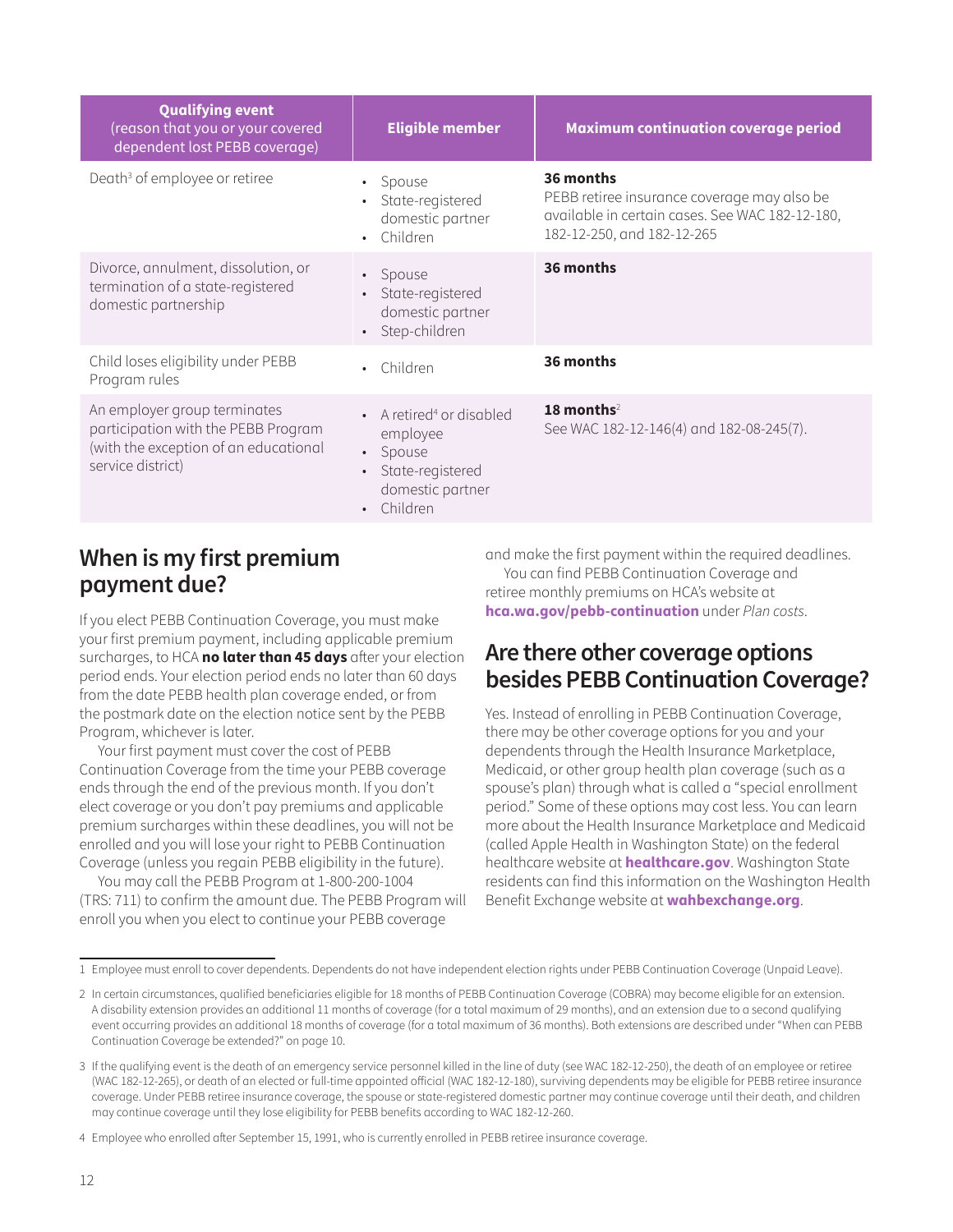## **PEBB Program Nondiscrimination Notice and Language Access Services**

The PEBB Program and its contracted health plans comply with applicable federal civil rights laws and do not discriminate (exclude people or treat them differently) on the basis of race, color, national origin, age, disability, or sex.

The PEBB Program complies with applicable state civil rights laws and does not discriminate on the basis of creed, gender, gender expression or identity, sexual orientation, marital status, religion, honorably discharged veteran or military status, or the use of a trained guide dog or service animal by a person with a disability.

The PEBB Program provides free aids and services to people with disabilities to communicate effectively with us, such as:

- Qualified sign language interpreters.
- Written information in other formats (large print, audio, accessible electronic formats, other formats).
- Free language services to people whose primary language is not English, such as qualified interpreters and information written in other languages.

#### **If you believe this organization has failed to provide language access services or discriminated in another way, you can file a grievance with:**

#### **PEBB Program**

**Health Care Authority Enterprise Risk Management Office** *Attn: ADA/Nondiscrimination Coordinator PO Box 42704 Olympia, WA 98504-2704 1-855-682-0787 (TRS: 711) Fax: 360-507-9234 Email:* **[compliance@hca.wa.gov](http://compliance@hca.wa.gov)** *Online:* **[hca.wa.gov/about-hca/](http://hca.wa.gov/about-hca/non-discrimination-statement) [non-discrimination-statement](http://hca.wa.gov/about-hca/non-discrimination-statement)**

#### **PEBB MEDICAL PLANS**

#### **Kaiser Foundation Health Plan of the Northwest**

**Attn: Member Relations Department**  *500 NE Multnomah Street, Suite 100 Portland, OR 97232 1-800-813-2000 (TTY: 711) Fax: 855-347-7239*

#### **Kaiser Foundation Health Plan of Washington**

**Civil Rights Coordinator** 

*Phone: 206-630-4636 1-888-901-4636 (TTY: 1-800-833-6388 or 711) Online:* **[kp.org/wa/feedback](http://kp.org/wa/feedback)**

#### **Premera Blue Cross**

**(For discrimination concerns about PEBB Medicare Supplement plans and the Centers of Excellence Program for Uniform Medical Plan [UMP] Classic and UMP Consumer-Directed Health Plan [CDHP] members) Attn: Appeals Coordinator** *PO Box 91102 Seattle, WA 98111-9202 1-855-332-4535 (TRS: 711) Fax: 425-918-5592 Email:*  **a[ppealsdepartmentinquiries@premera.com](http://AppealsDepartmentInquiries@Premera.com)**

#### **Regence BlueShield**

**(For discrimination concerns about Uniform Medical Plan [UMP] Classic, UMP Select, UMP CDHP, and UMP Plus) Civil Rights Coordinator**  *MS: CS B32B, PO Box 1271 Portland, OR 97207-1271 1-888-344-6347 (TRS: 711) Email:* **[CS@regence.com](http://CS@regence.com)**

#### **Regence BlueShield**

**(For discrimination concerns about Uniform Medical Plan [UMP] Classic for Medicare members) Civil Rights Coordinator**  *MS: B32AG, PO Box 1827 Medford, OR 97501 1-866-749-0355 (TTY: 711) Fax: 1-888-309-8784 Email:* **[medicareappeals@regence.com](http://medicareappeals@regence.com)**

#### **You can also file a civil rights complaint with:**

**U.S. Department of Health and Human Services, Office for Civil Rights** 

*200 Independence Avenue, SW Room 509F, HHH Building Washington, D.C. 20201 1-800-368-1019 (TDD: 1-800-537-7697)* 

**[ocrportal.hhs.gov/ocr/portal/lobby.jsf](http://ocrportal.hhs.gov/ocr/portal/lobby.jsf) (to submit complaints electronically)** 

**[hhs.gov/ocr/office/file/index.html](http://hhs.gov/ocr/office/file/index.html) (to find complaint forms online)**

#### **Washington State Rx Services**

**(For discrimination concerns about prescription drug benefits for Uniform Medical Plan [UMP]) Attn: Appeal Unit** *PO Box 40168 Portland, OR 97240-0168 1-888-361-1611 (TRS: 711) Fax: 1-866-923-0412 Email:* **[compliance@modahealth.com](http://compliance@modahealth.com)**

#### **UnitedHealthcare**

**(For discrimination concerns about PEBB Complete and PEBB Balance) Civil Rights Coordinator** *UnitedHealthcare Civil Rights Grievance PO Box 30608 Salt Lake City, UT 84130 1-855-873-3268 (TRS: 711) Email:* **[UHC\\_Civil\\_Rights@uhc.com](http://UHC_Civil_Rights@uhc.com)**

### **PEBB DENTAL PLANS**

#### **Delta Dental**

**(For discrimination concerns about DeltaCare and the Uniform Dental Plan) Attn: Compliance/Privacy Officer**  *PO Box 75983 Seattle, WA 98175 1-800-554-1907 (TTY: 1-800-833-6384) Fax: 206-729-5512 Email: [Compliance@DeltaDentalWA.com](http://Compliance@DeltaDentalWA.com)*

#### **Willamette Dental of Washington, Inc.**

#### **(For discrimination concerns about Willamette Dental Group Plan) Attn: Member Services Department**

*6950 NE Campus Way Hillsboro, OR 97124 1-855-433-6825 (TRS: 711) Fax: 503-952-2684 Email:*  **[memberservices@willamettedental.com](http://memberservices@willamettedental.com)**